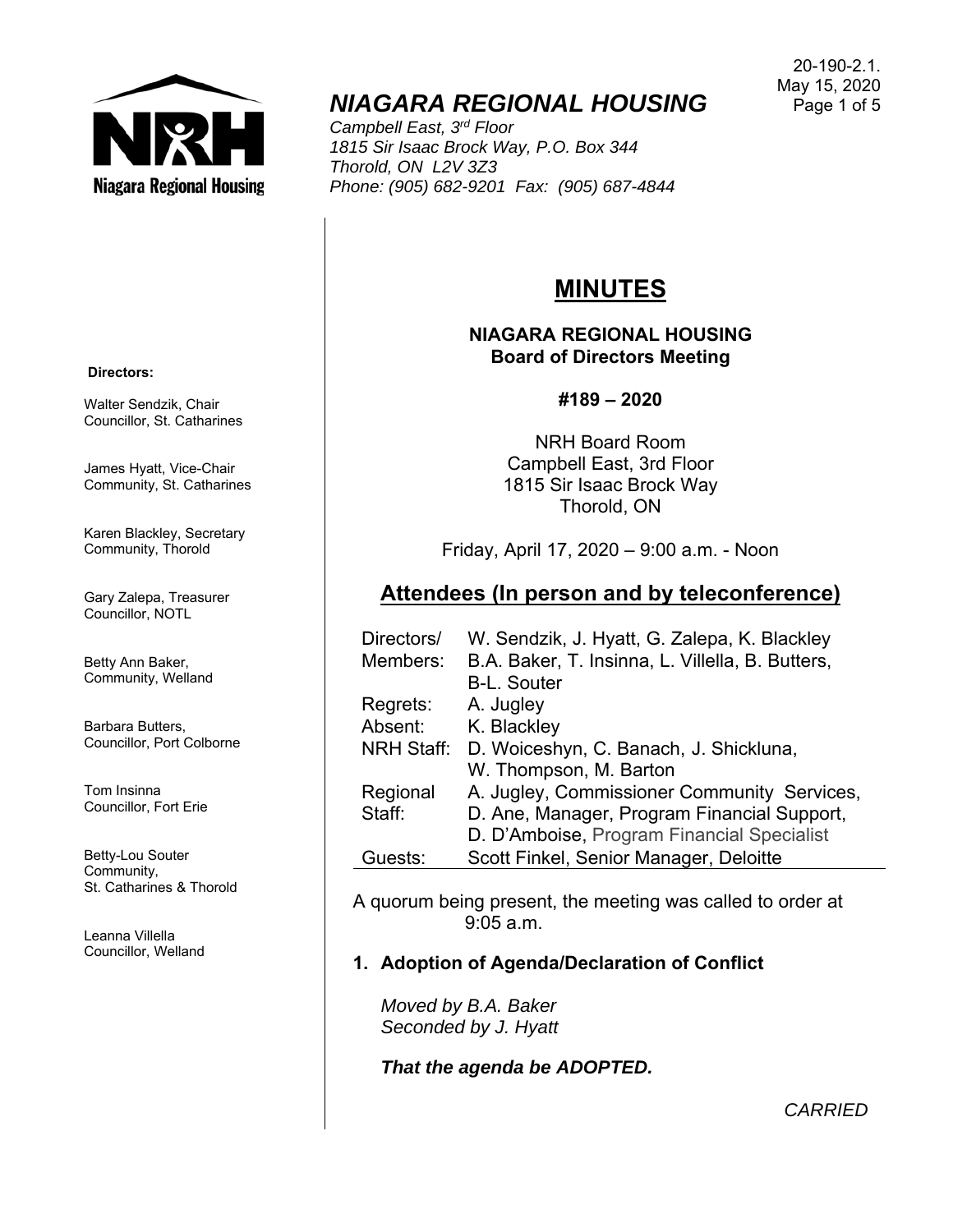No Conflicts of Interest were declared.

#### **2. Consent Items**

*Moved by B-L. Souter Seconded by B. Butters* 

*That the following items be RECEIVED and/or APPROVED as stated:* 

#### *2.1. Minutes of the March 20, 2020 Meeting be APPROVED.*

- *2.2. Development Updates Hawkins St. Project* 
	- *2.2.1. Budget Snapshot as of March 31, 2020 20-189-2.2.1. be RECEIVED for information.*
	- *2.2.2. Development Report #6– 20-189-2.2.2. be RECEIVED for information.*

#### *2.3. Minutes – Provider Advisory Committee – 20-189-2.3. be RECEIVED for information.*

*CARRIED* 

#### **3. Discussion Items**

D. D'Amboise gave a presentation on the 2019 Draft Financial Statement Highlights. It was noted that Deloitte was in their fourth year representing the Niagara Region, and have found no major concerns with the Niagara Regional Housing ("NRH") financial statements as presented. No management letter is required from Deloitte.

S. Finkel presented Deloitte's audit on NRH and found no deficiencies or issues. S. Finkel thanked D. D'Amboise for his efforts.

D. D'Amboise confirmed that the financial management of NRH is strong.

W. Sendzik thanked S. Finkel for his presentation to the Board.

S. Finkel left the meeting.

Discussion took place on any liabilities incurred by NRH regarding employee benefits and pension requirements.

W. Sendzik remarked that dialogue with D. D'Amboise and S. Finkel is reasonable, without the opportunity of an in camera discussion with the auditor. The Board agreed.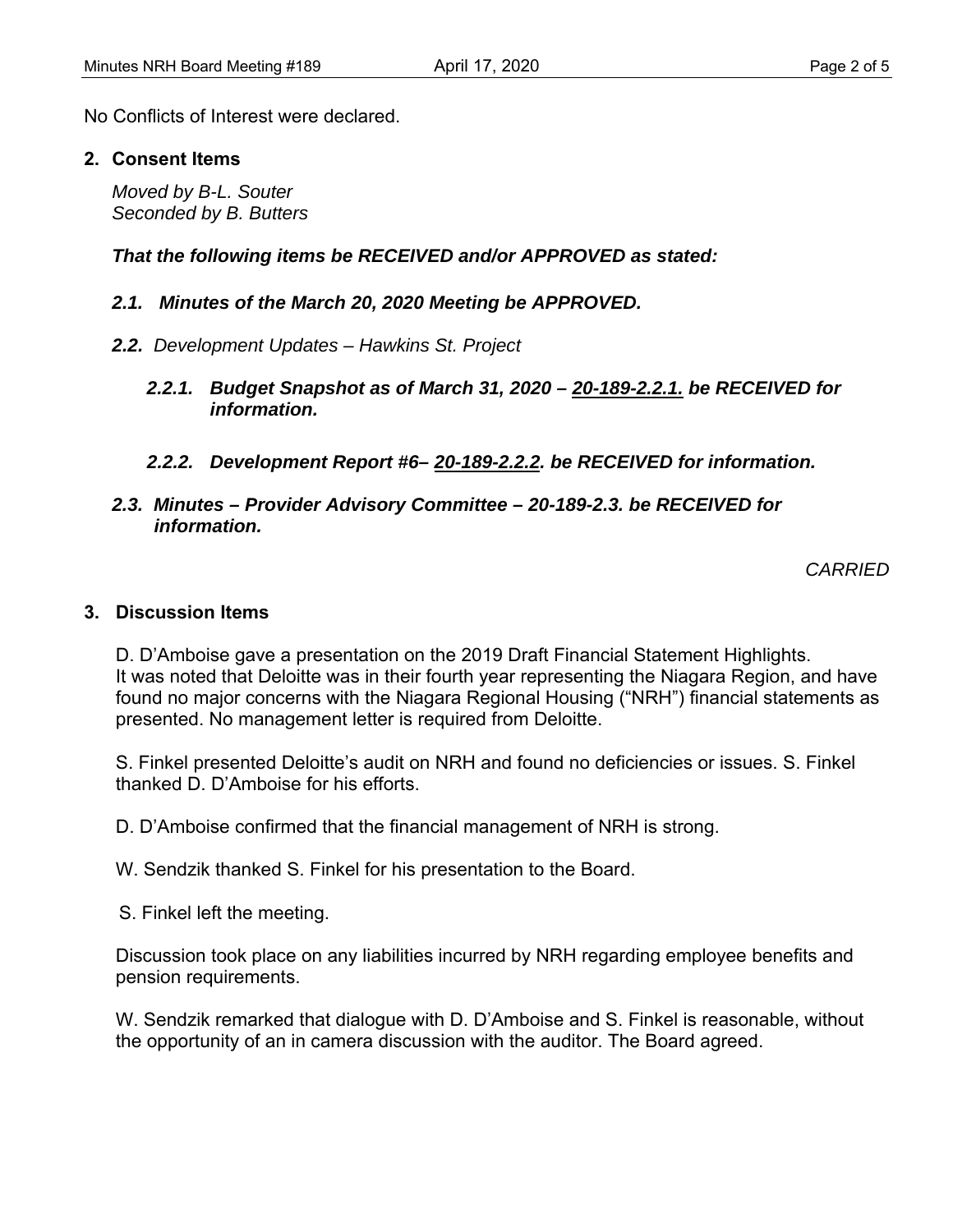3.1. 2019 Draft Audited Financial Statements

*Moved by G. Zalepa Seconded by T. Insinna* 

- *1. That the draft audited financial statements of Niagara Regional Housing as attached in Appendix 1, for the year ended December 31, 2019 BE APPROVED; and*
- *2. That the audit findings report pertaining to the audited financial statements, attached as Appendix 2, of Niagara Regional Housing for the year ended December 31, 2019 BE RECEIVED for information.*
- *3. That staff BE DIRECTED to co-ordinate with the auditors to finalize the statements as presented.*
- *4. That this report BE FORWARDED to the Region's Audit Committee for information.*

*CARRIED* 

3.2. COVID-19 Update

D. Woiceshyn assured the Board that the NRH senior team is staying on top of all issues, holding daily meetings, as well as meetings with the senior leadership team at Community Services. It was noted the attached Standing Operating Procedures were updated with real, tangible experience.

W. Sendzik directed these reports be received regularly.

J. Hyatt lead discussion on possible Federal funding for projects and what is achievable.

W. Sendzik asked that a detailed project package be put together for presentation to the Regional MPs. C. Banach will advise when the report will be available for the Board to review.

G. Zalepa thanked all staff on the front lines.

Discussion followed regarding potential financial shortfalls and watchful monitoring.

W. Sendzik thanked D. Woiceshyn and NRH staff.

*Moved by B-L. Souter Seconded by B.A. Baker* 

*That the Niagara Regional Housing Board of Directors RECEIVES the report COVID-19 Update for information.* 

*CARRIED*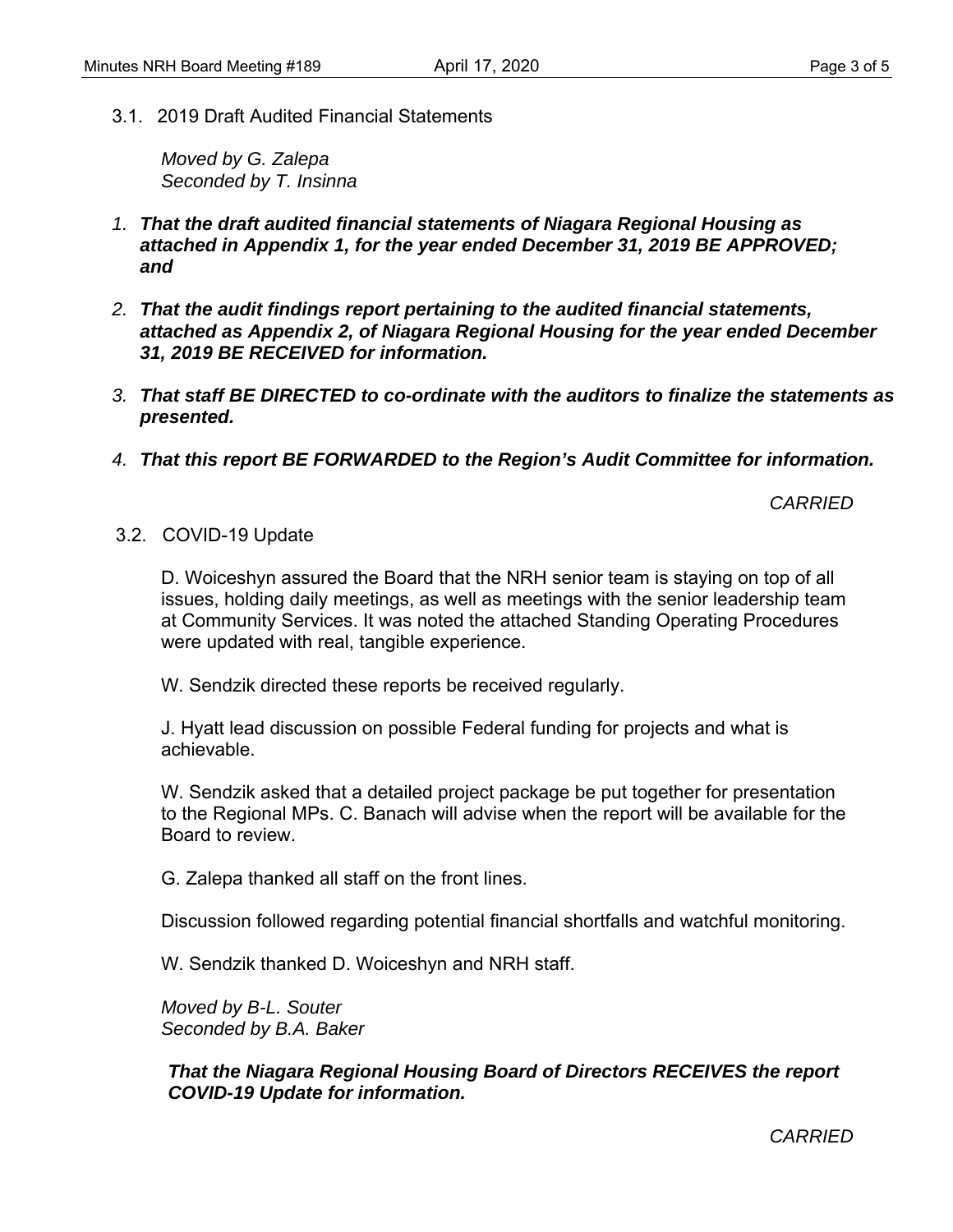3.3. Smoke Free Buildings

W. Thompson advised that many complaints are received regarding second hand smoke with different attempts made by staff to resolve them. There is eagerness from most concerned to move forward with this pilot as soon as possible. Current smokers are grandfathered in, and can't be mandated to take any action outside of their lease.

J. Hyatt thanked all for the report.

W. Sendzik suggested a long-term policy be developed for smoke free units with a five year strategy or 10 year horizon for presentation at a future board meeting.

*Moved by B. Butters Seconded by T. Insinna* 

- *1) That staff BE DIRECTED to pilot non-smoking buildings in NRH communities with the greatest readiness, as determined by number of complaints and consultations with tenants.*
- *2) That staff BE DIRECTED to work with Niagara Region Public Health and Emergency Services (NRPH & ES) to investigate, develop and implement cessation support for tenants and applicants.*
- *3) That staff BE DIRECTED to come back to the Board with a Smoke Free Policy with a long-term strategy included for all units.*

*CARRIED* 

**4. Other Business** – There was no other business

With the exception of D. Woiceshyn, C. Banach and M. Barton, all staff left the meeting.

**5. Closed Session** 

*Moved by B-L. Souter Seconded by J. Hyatt* 

*That the NRH Board of Directors MOVE INTO Closed Session to receive information of a confidential nature regarding Carlton Street.* 

*CARRIED* 

*Moved by B-L. Souter Seconded by J. Hyatt* 

*That the NRH Board of Directors RISE with the report.*